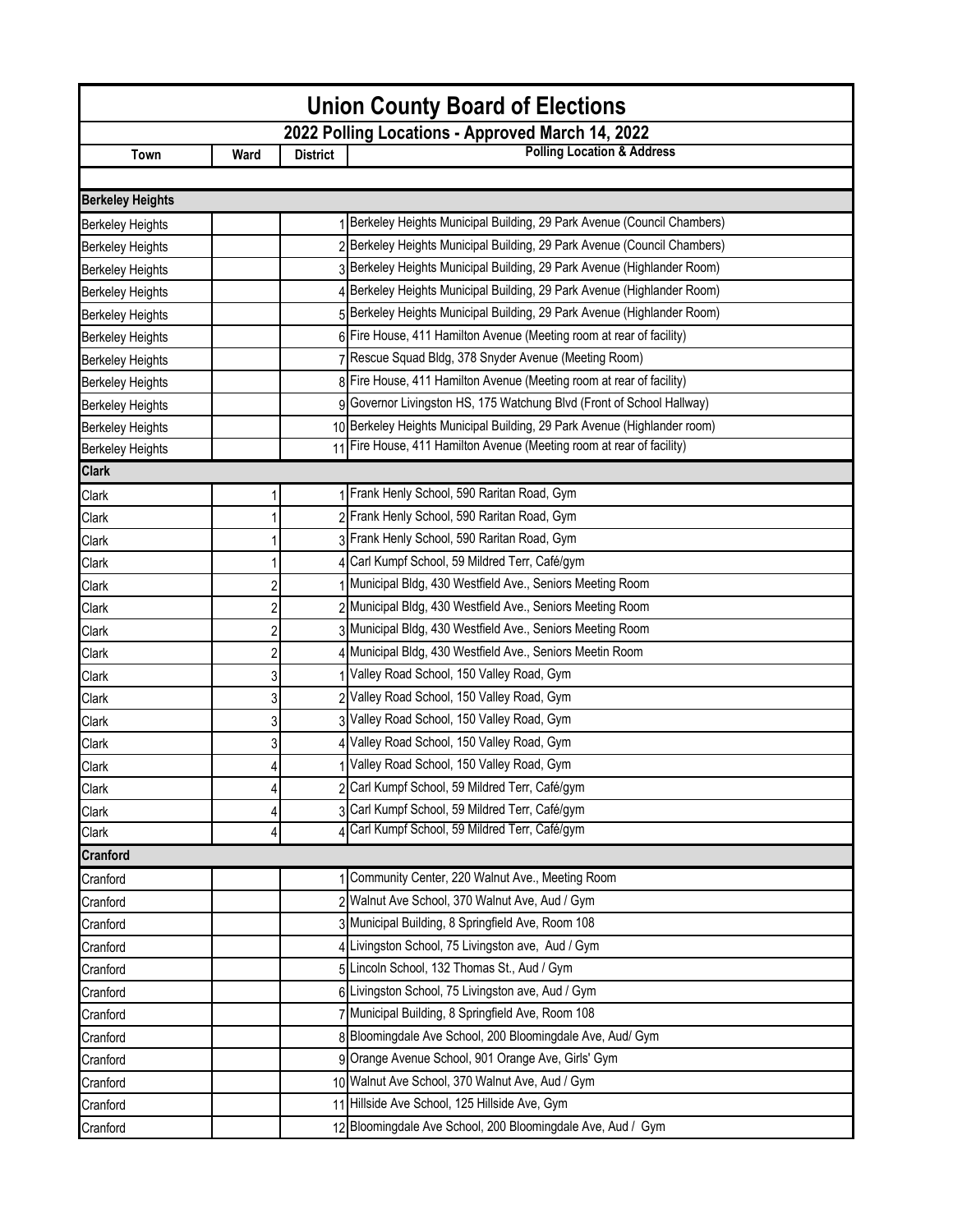| <b>Union County Board of Elections</b> |      |                 |                                                                  |  |
|----------------------------------------|------|-----------------|------------------------------------------------------------------|--|
|                                        |      |                 | 2022 Polling Locations - Approved March 14, 2022                 |  |
| Town                                   | Ward | <b>District</b> | <b>Polling Location &amp; Address</b>                            |  |
|                                        |      |                 |                                                                  |  |
| Cranford                               |      |                 | 13 Lincoln School, 132 Thomas St., Aud / Gym                     |  |
| Cranford                               |      |                 | 14 Livingston School, 75 Livingston, Aud / Gym                   |  |
| Cranford                               |      |                 | 15 Livingston School, 75 Livingston, Aud / Gym                   |  |
| Cranford                               |      |                 | 16 Cranford High School, 201 West End Place, Lower Gym           |  |
| Cranford                               |      |                 | 17 Brookside Place School, 700 Brookside Place, Aud / Gym        |  |
| Cranford                               |      |                 | 18 Orange Avenue School, 901 Orange Ave, Girls' Gym              |  |
| Cranford                               |      |                 | 19 Brookside Place School, 700 Brookside Place, Aud / Gym        |  |
| Cranford                               |      |                 | 20 Orange Avenue School, 901 Orange Ave, Girls' Gym              |  |
| Cranford                               |      |                 | 21 Lincoln School, 132 Thomas St., Aud / Gym                     |  |
| Cranford                               |      |                 | 22 Brookside Place School, 700 Brookside Place, Aud / Gym        |  |
| Cranford                               |      |                 | 23 Cranford High School, 201 West End Place, Lower Gym           |  |
| Cranford                               |      |                 | 24 Brookside Place School, 700 Brookside Place, Aud / Gym        |  |
| Cranford                               |      |                 | 25 Walnut Ave School, 370 Walnut Ave, Aud / Gym                  |  |
| Cranford                               |      |                 | 26 Municipal Building, 8 Springfield Ave, Room 108               |  |
| Cranford                               |      |                 | 27 Hillside Ave School, 125 Hillside Ave, Gym                    |  |
| Cranford                               |      |                 | 28 Orange Avenue School, 901 Orange Ave., Girls' Gym             |  |
| Cranford                               |      |                 | 29 Walnut Ave School, 370 Walnut Ave, Aud / Gym                  |  |
| Cranford                               |      |                 | 30 Bloomingdale Ave School, 200 Bloomingdale Ave., Aud / Gym     |  |
| Elizabeth                              |      |                 |                                                                  |  |
| Elizabeth                              |      |                 | 1 Public School #1, 250 Broadway, Gym                            |  |
| Elizabeth                              |      |                 | 2 Public School #1, 250 Broadway, Gym                            |  |
| Elizabeth                              |      |                 | 3 Terence C. Reilly School #7, 436 First Avenue                  |  |
| Elizabeth                              |      |                 | 4 E'Port Community Center, 250 Second Street (Main Meeting Room) |  |
| Elizabeth                              |      |                 | 5 E'Port Community Center, 250 Second Street (Main Meeting Room) |  |
| Elizabeth                              |      |                 | 6 Public School #1, 250 Broadway, Gym                            |  |
| Elizabeth                              |      |                 | 7 Public School #1, 250 Broadway, Gym                            |  |
| Elizabeth                              |      |                 | 8 Public School #1, 250 Broadway, Gym                            |  |
| Elizabeth                              |      |                 | 9 Public School #1, 250 Broadway, Gym                            |  |
| Elizabeth                              | 2    |                 | Battin Middle School #4, 300 South Broad St, Gym                 |  |
| Elizabeth                              |      |                 | Public School #14, 50 Grove St., Gym                             |  |
| Elizabeth                              |      |                 | 3 Public School #19, 529 Edgar Road                              |  |
| Elizabeth                              |      |                 | Erxleben Center, 513 Richmond Street (Main Lounge)               |  |
| Elizabeth                              | 2    |                 | 5 Public School #14, 50 Grove St., Gym                           |  |
| Elizabeth                              | 2    |                 | 6 Mabel G. Holmes, School #5, 650 Bayway, Myrtle St. Entrance    |  |
| Elizabeth                              | 2    |                 | Erxleben Center, 513 Richmond Street (Main Lounge)               |  |
| Elizabeth                              |      |                 | 8 Public School #19, 529 Edgar Road                              |  |
| Elizabeth                              |      |                 | 9 Battin Middle School #4, 300 South Broad, Gym                  |  |
| Elizabeth                              | 2    |                 | 10 Terence C. Reilly School #7, 436 First Avenue                 |  |
| Elizabeth                              |      |                 | 11 Public School #14, 50 Grove St., Gym                          |  |
| Elizabeth                              | 3    |                 | Elmora Racquet Club, 23 Fernwood Terr, Rear Studio               |  |
| Elizabeth                              | 3    |                 | 2 Elmora Racquet Club, 23 Fernwood Terr, Rear Studio             |  |
|                                        | 3    |                 | 3 Public School #12, 638 Magie Ave., Baker Place Entrance        |  |
| Elizabeth                              |      |                 |                                                                  |  |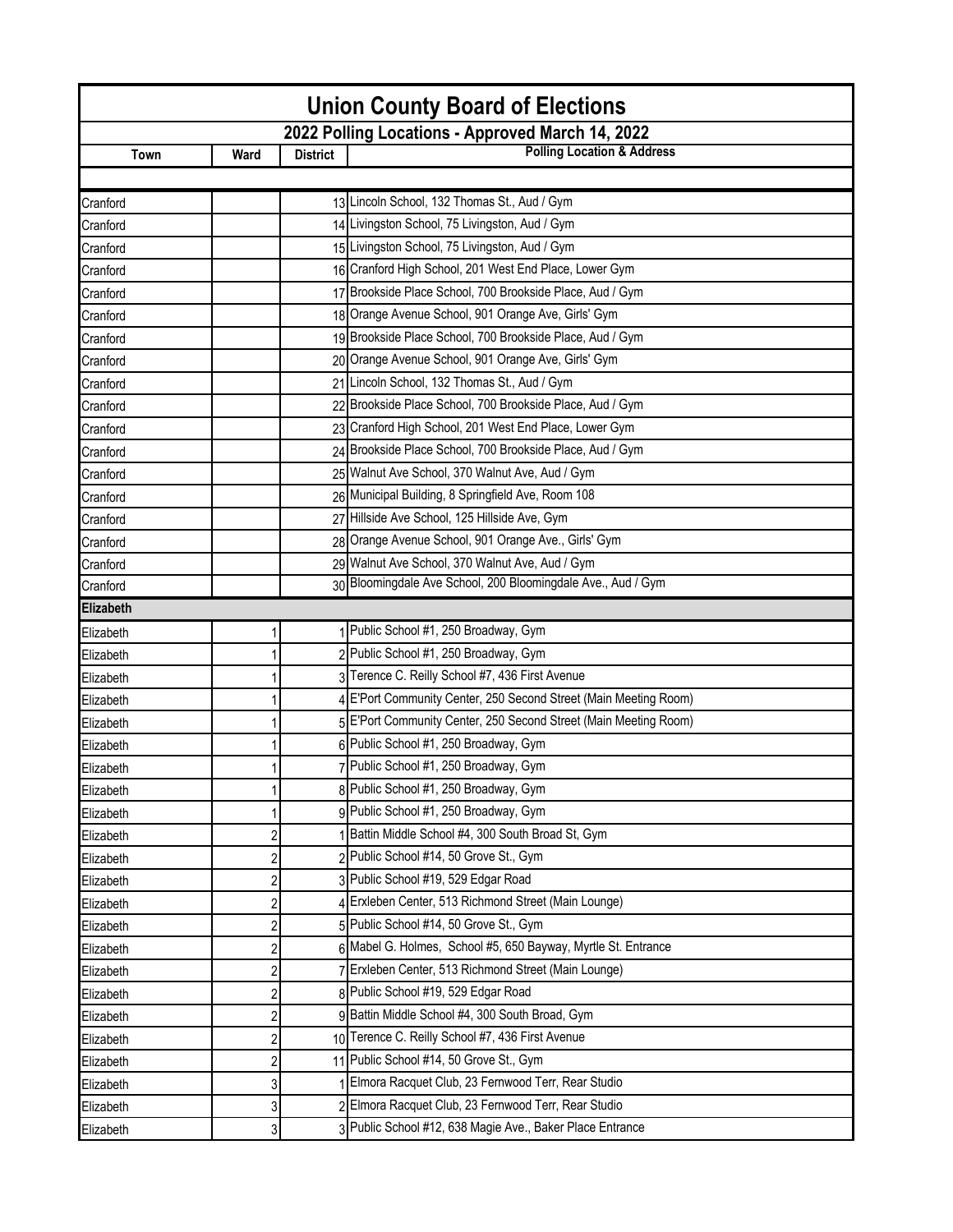| <b>Union County Board of Elections</b>           |      |                 |                                                                                     |  |
|--------------------------------------------------|------|-----------------|-------------------------------------------------------------------------------------|--|
| 2022 Polling Locations - Approved March 14, 2022 |      |                 |                                                                                     |  |
| Town                                             | Ward | <b>District</b> | <b>Polling Location &amp; Address</b>                                               |  |
|                                                  |      |                 |                                                                                     |  |
| Elizabeth                                        | 3    |                 | 4 Public School #12, 638 Magie Ave., Baker Place Entrance                           |  |
| Elizabeth                                        | 3    |                 | 5 Public School #12, 638 Magie Ave., Baker Place Entrance                           |  |
| Elizabeth                                        | 3    |                 | 6 Public School #12, 638 Magie Ave., Baker Place Entrance                           |  |
| Elizabeth                                        | 3    |                 | 7 Public School #14, 50 Grove St., Gym                                              |  |
| Elizabeth                                        | 3    |                 | 8 Elmora Racquet Club, 23 Fernwood Terr, Rear Studio                                |  |
| Elizabeth                                        | 3    |                 | 9 Elmora Branch Library, 740 W. Grand St. (Meeting Room)                            |  |
| Elizabeth                                        | 3    |                 | 10 Elmora Branch Library, 740 W. Grand St. (Meeting Room)                           |  |
| Elizabeth                                        | 3    |                 | 11 Public School #12, 638 Magie Ave., Baker Place Entrance                          |  |
| Elizabeth                                        | 3    |                 | 12 Kennedy Arms, 76 Westfield Ave., Rec Room                                        |  |
| Elizabeth                                        | 3    |                 | 13 Elmora Branch Library, 740 W. Grand Ave. (Meeting Room)                          |  |
| Elizabeth                                        | 4    |                 | Public School #18, 860 Cross Ave., Gym                                              |  |
| Elizabeth                                        | 4    |                 | 2 Kennedy Arms, 76 Westfield Ave., Rec Room                                         |  |
| Elizabeth                                        |      |                 | 3 Public School #18, 860 Cross Ave., Gym                                            |  |
| Elizabeth                                        |      |                 | 4 Kennedy Arms, 76 Westfield Ave., Rec Room                                         |  |
| Elizabeth                                        |      |                 | 5 Public School #18, 860 Cross Ave., Gym                                            |  |
| Elizabeth                                        |      |                 | 6 O'Donnell Dempsey Center, 618, Salem Ave (Banquet Room)                           |  |
| Elizabeth                                        | 4    |                 | 7 O'Donnell Dempsey Center, 618, Salem Ave (Banquet Room)                           |  |
| Elizabeth                                        |      |                 | 8 Dwyer Technology Academy, Annex, 501 Union Ave., Aud                              |  |
| Elizabeth                                        |      |                 | 9 O'Donnell Dempsey Center, 618 Salem Ave (Banquet Room)                            |  |
| Elizabeth                                        | 4    |                 | 10 O'Donnell Dempsey Center, 618, Salem Ave (Banquet Room)                          |  |
| Elizabeth                                        | 5    |                 | Public School #30 - Chessie Dentley Roberts Academy, 730 Pennsylvania Avenue, Gym   |  |
| Elizabeth                                        | 5    |                 | 2 Stephen Sampson Senior Center, 800 Anna St. (Meeting Room)                        |  |
| Elizabeth                                        | 5    |                 | 3 Public School #20, 521 Magnolia Ave.                                              |  |
| Elizabeth                                        | 5    |                 | 4 Stephen Sampson Senior Center, 800 Anna St. (Meeting Room)                        |  |
| Elizabeth                                        | 5    |                 | 5 Firehouse #6, 472 Catherine St., (Jackson St. Entrance) Main Bay                  |  |
| Elizabeth                                        | 5    |                 | 6 Public School #6, 1072 Julia Street (Gym)                                         |  |
| Elizabeth                                        | 5    |                 | 7 Public School #2, 125 Madison Ave., Portable Classroom #12 in Rear                |  |
| Elizabeth                                        | 5    |                 | 8 Public School #30 - Chessie Dentley Roberts Academy, 730 Pennsylvania Avenue, Gym |  |
| Elizabeth                                        | 5    |                 | 9 Public School #30 - Chessie Dentley Roberts Academy, 730 Pennsylvania Avenue, Gym |  |
| Elizabeth                                        | 5    |                 | 10 Public School #6, 1072 Julia Street (Gym)                                        |  |
| Elizabeth                                        | 5    |                 | 11 Public School #6, 1072 Julia Street (Gym)                                        |  |
| Elizabeth                                        | 6    |                 | Farley Towers, 33 Cherry St. (Meeting Room)                                         |  |
| Elizabeth                                        | 6    |                 | 2 Battin Middle School #4, 300 South Broad, Gym                                     |  |
| Elizabeth                                        | 6    |                 | 3 Peterstown Community Center, 408 Palmer St. & 4th Ave.                            |  |
| Elizabeth                                        | 6    |                 | 4 School #3, 751 Second Ave., Gym                                                   |  |
| Elizabeth                                        | 6    |                 | 5 Public School #14, 50 Grove St., Gym                                              |  |
| Elizabeth                                        | 6    |                 | 6 Ford Leonard Towers, 69 Division St., Comm Room                                   |  |
| Elizabeth                                        | 6    |                 | 7 Ford Leonard Towers, 69 Division St., Comm Room                                   |  |
| Elizabeth                                        | 6    |                 | 8 Peterstown Community Center, 408 Palmer St. & 4th Ave.                            |  |
| Fanwood                                          |      |                 |                                                                                     |  |
| Fanwood                                          |      |                 | Fanwood Municipal Building, 75 North Martine Ave., Rear Entrance Courtroom          |  |
| Fanwood                                          |      |                 | Fanwood Municipal Building, 75 North Martine Ave., Rear Entrance Courtroom          |  |
|                                                  |      |                 |                                                                                     |  |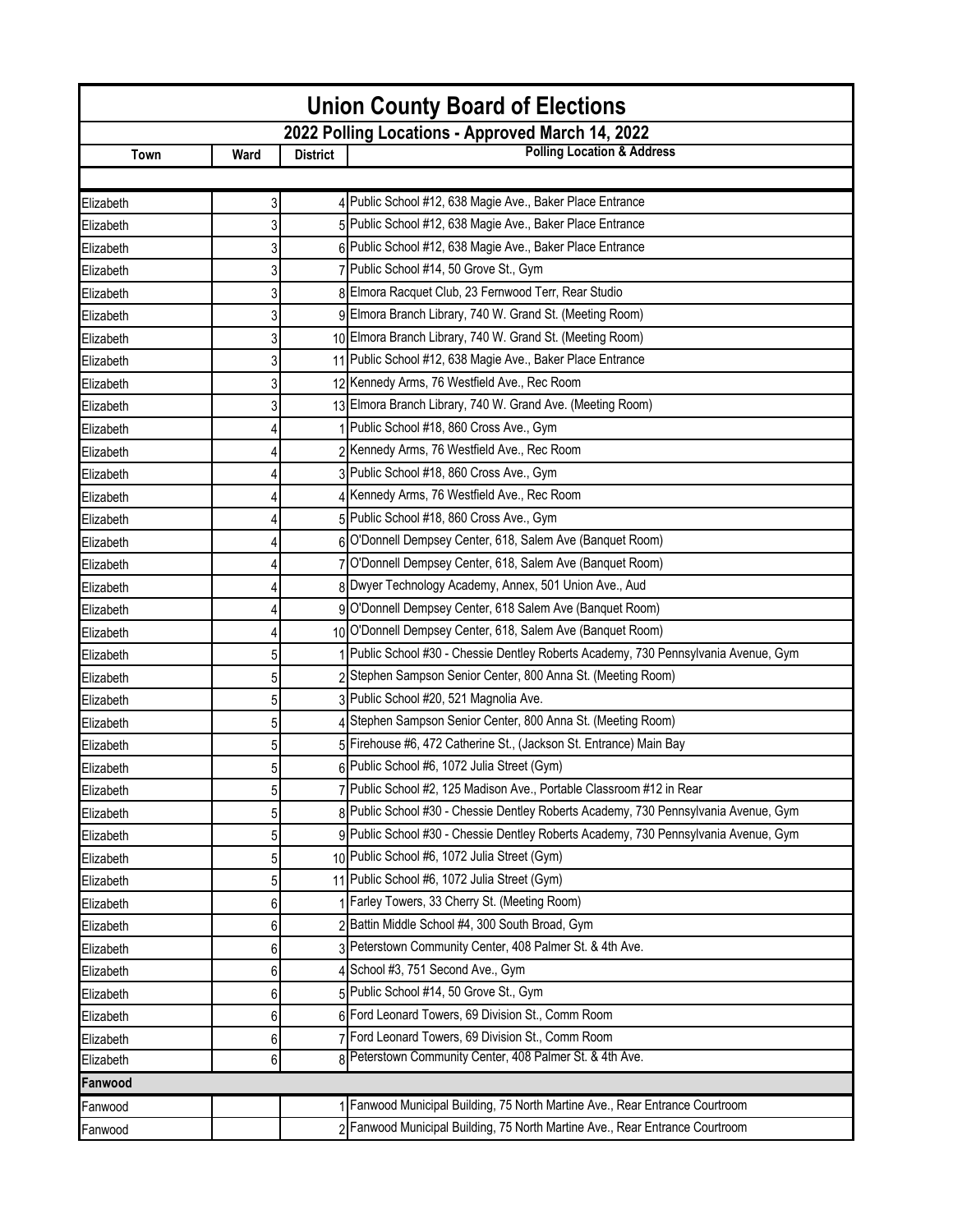| <b>Union County Board of Elections</b>           |                |                 |                                                                          |  |  |
|--------------------------------------------------|----------------|-----------------|--------------------------------------------------------------------------|--|--|
| 2022 Polling Locations - Approved March 14, 2022 |                |                 |                                                                          |  |  |
| Town                                             | Ward           | <b>District</b> | <b>Polling Location &amp; Address</b>                                    |  |  |
|                                                  |                |                 |                                                                          |  |  |
| Fanwood                                          |                |                 | 3 Carriage House, 75 North Martine Avenue (main lobby)                   |  |  |
| Fanwood                                          |                |                 | 4 La Grande Park Building, La Grande Ave & 3rd St. Entrance              |  |  |
| Fanwood                                          |                |                 | 5 La Grande Park Building, La Grande Ave & 3rd St. Entrance              |  |  |
| Fanwood                                          |                |                 | 6 Fanwood Memorial Library, 5 Forest Road,                               |  |  |
| Fanwood                                          |                |                 | 7 Fanwood Memorial Library, 5 Forest Road,                               |  |  |
| Garwood                                          |                |                 |                                                                          |  |  |
| Garwood                                          |                |                 | 1 Garwood Council Chambers, 403 South Avenue                             |  |  |
| Garwood                                          |                |                 | 2 Garwood Council Chambers, 403 South Avenue                             |  |  |
| Garwood                                          |                |                 | 3 Library, 411 Third & Walnut (Main Foyer)                               |  |  |
| Garwood                                          |                |                 | 4 Library, 411 Third & Walnut (Main Foyer)                               |  |  |
| <b>Hillside</b>                                  |                |                 |                                                                          |  |  |
| Hillside                                         |                |                 | 1 Deanna Taylor Academy, 614 Tillman St., Gym                            |  |  |
| Hillside                                         |                |                 | Deanna Taylor Academy, 614 Tillman St., Gym                              |  |  |
| Hillside                                         |                |                 | 2 Ola Edwards School, 1530 Leslie St., Rear Entrance off Winans Ave. Gym |  |  |
| Hillside                                         |                |                 | 3 Hillside High School, 1085 Liberty Ave, Caféteria                      |  |  |
| Hillside                                         | $\overline{c}$ |                 | Hurden Looker School, 1261 Liberty Ave., Gurd St. Ent Gym                |  |  |
| Hillside                                         | 2              |                 | 2 WM H. Buie Community Center, 274 Hillside Ave (Meeting Room)           |  |  |
| Hillside                                         |                |                 | 3 WM H. Buie Community Center, 274 Hillside Ave (Meeting Room)           |  |  |
| Hillside                                         | 3              |                 | 1 WM H. Buie Community Center, 274 Hillside Ave (Meeting Room)           |  |  |
| Hillside                                         | 3              |                 | 2 Senior Citizen Center, 265 Hollywood Ave.                              |  |  |
| Hillside                                         | 3              |                 | 3 Senior Citizen Center, 265 Hollywood Ave.                              |  |  |
| Hillside                                         |                |                 | Hollywood Ave. Firehouse, 395 Hollywood Ave.                             |  |  |
| Hillside                                         |                |                 | 2 AP Morris School, 143 Coe Ave., Teachers Room                          |  |  |
| Hillside                                         |                |                 | 3 AP Morris School, 143 Coe Ave., Teachers Room                          |  |  |
| Hillside                                         |                |                 | 4 Hillside Municipal Building, 1409 Liberty Ave., Front Foyer            |  |  |
| <b>Kenilworth</b>                                |                |                 |                                                                          |  |  |
| Kenilworth                                       |                |                 | 1 David Brearley High School, 401 Monroe Ave., Back Gym                  |  |  |
| Kenilworth                                       |                |                 | 2 David Brearley High School, 401 Monroe Ave., Back Gym                  |  |  |
| Kenilworth                                       |                |                 | 3 David Brearley High School, 401 Monroe Ave., Back Gym                  |  |  |
| Kenilworth                                       |                |                 | David Brearley High School, 401 Monroe Ave., Back Gym                    |  |  |
| Kenilworth                                       |                |                 | 5 David Brearley High School, 401 Monroe Ave., Back Gym                  |  |  |
| Kenilworth                                       |                | 61              | David Brearley High School, 401 Monroe Ave., Back Gym                    |  |  |
| Linden                                           |                |                 |                                                                          |  |  |
| Linden                                           |                |                 | School #1, 728 N. Wood Ave., E. Curtis St. Ent., Gym                     |  |  |
| Linden                                           |                |                 | 2 Linden High School, 121 W. St. Georges Ave, Ainsworth Ave. Ent., Gym   |  |  |
| Linden                                           |                |                 | 3 Linden High School, 121 W. St. Georges Ave, Ainsworth Ave. Ent., Gym   |  |  |
| Linden                                           | 2              |                 | John T. Gregorio Rec Center, 330 Helen St.                               |  |  |
| Linden                                           | $\overline{c}$ |                 | 2 John T. Gregorio Rec Center, 330 Helen St.                             |  |  |
| Linden                                           | 2              |                 | 3 John T. Gregorio Rec Center, 330 Helen St.                             |  |  |
| Linden                                           | 3              |                 | 1 Linden PAL Youth Center, 400 Maple Ave. Gym                            |  |  |
| Linden                                           | 3              |                 | 2 Linden PAL Youth Center, 400 Maple Ave. Gym                            |  |  |
| Linden                                           | 3              |                 | 3 Linden PAL Youth Center, 400 Maple Ave. Gym                            |  |  |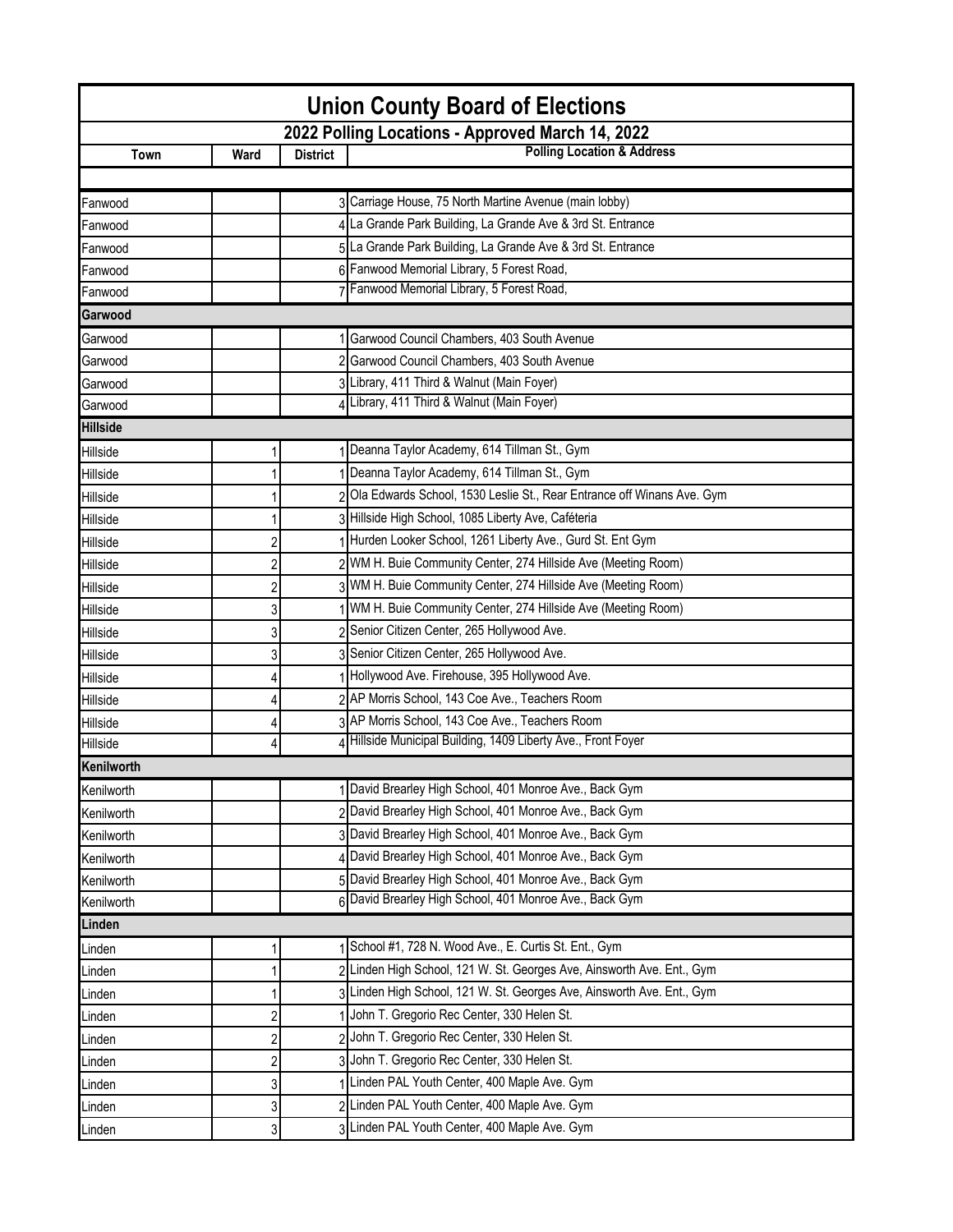| <b>Union County Board of Elections</b> |                                                  |                 |                                                                         |  |  |  |
|----------------------------------------|--------------------------------------------------|-----------------|-------------------------------------------------------------------------|--|--|--|
|                                        | 2022 Polling Locations - Approved March 14, 2022 |                 |                                                                         |  |  |  |
| Town                                   | Ward                                             | <b>District</b> | <b>Polling Location &amp; Address</b>                                   |  |  |  |
|                                        |                                                  |                 |                                                                         |  |  |  |
| Linden                                 | 3                                                |                 | 4 Linden PAL Youth Center, 400 Maple Ave. Gym                           |  |  |  |
| Linden                                 |                                                  |                 | School #5, 1014 Bower St., Middlesex St. Ent., Gym                      |  |  |  |
| Linden                                 |                                                  |                 | 2 School #5, 1014 Bower St., Middlesex St. Ent., Gym                    |  |  |  |
| Linden                                 |                                                  |                 | 3 School #5, 1014 Bower St., Middlesex St. Ent., Gym                    |  |  |  |
| Linden                                 |                                                  |                 | 4 School #5, 1014 Bower St., Middlesex St. Ent., Gym                    |  |  |  |
| Linden                                 | 5                                                |                 | School #4, 1602 Dill Ave., Gym, Located off Mildred Ave.                |  |  |  |
| Linden                                 | 5                                                |                 | 2 School #4, 1602 Dill Ave., Gym, Located off Mildred Ave.              |  |  |  |
| Linden                                 | 5                                                |                 | 3 School #4, 1602 Dill Ave., Gym, Located off Mildred Ave.              |  |  |  |
| Linden                                 | 5                                                |                 | 4 School #4, 1602 Dill Ave., Gym, Located off Mildred Ave.              |  |  |  |
| Linden                                 | 6                                                |                 | School #6, 19 E. Morris & E. Linden Aves, Ent Rear of Building          |  |  |  |
| Linden                                 | 6                                                |                 | 2 St. Theresa's School, 705 Clinton St., Rear Ent off Parking Lot       |  |  |  |
| Linden                                 | 6                                                |                 | 3 School #6, 19 E. Morris & E. Linden Aves, Ent Rear of Building        |  |  |  |
| Linden                                 |                                                  |                 | 7th Ward Recreation Center, 2907 Tremley Point Road                     |  |  |  |
| Linden                                 |                                                  |                 | 2 School #2, Building C, 1700 South Wood Ave, 17th or 18th St., Gym     |  |  |  |
| Linden                                 |                                                  |                 | 3 School #2, Building C, 1700 South Wood Ave, 17th or 18th St., Gym     |  |  |  |
| Linden                                 | 8                                                |                 | 8th Ward Recreation Center, 2100 Bedle Place                            |  |  |  |
| Linden                                 | 8                                                |                 | 2 Firehouse #3, 1205 E. Elizabeth Ave.                                  |  |  |  |
| Linden                                 | 8                                                |                 | 3 Firehouse #3, 1205 E. Elizabeth Ave.                                  |  |  |  |
| Linden                                 | 9                                                |                 | 1 McManus Middle School, 300 Edgewood Road, Dewitt Terr Gym             |  |  |  |
| Linden                                 | 9                                                |                 | 2 McManus Middle School, 300 Edgewood Road, Dewitt Terr Gym             |  |  |  |
| Linden                                 | 9                                                |                 | 3 McManus Middle School, 300 Edgewood Road, Dewitt Terr Gym             |  |  |  |
| Linden                                 | 9                                                |                 | 4 McManus Middle School, 300 Edgewood Road, Dewitt Terr Gym             |  |  |  |
| Linden                                 | 9                                                |                 | 5 McManus Middle School, 300 Edgewood Road, Dewitt Terr Gym             |  |  |  |
| Linden                                 | 10                                               |                 | 1 School #10, 2801 Highland Ave., Gym                                   |  |  |  |
| Linden                                 | 10                                               |                 | 2 School #9, 1401 Deerfield Terr., Rear Entrance #8, Off Kent Pl.       |  |  |  |
| Linden                                 | 10                                               |                 | 3 School #9, 1401 Deerfield Terr., Rear Entrance #8, Off Kent Pl.       |  |  |  |
| Linden                                 | 10                                               |                 | 4 McManus Middle School, 300 Edgewood Road, Dewitt Terr Gym             |  |  |  |
| <b>Mountainside</b>                    |                                                  |                 |                                                                         |  |  |  |
| Mountainside                           |                                                  |                 | 1 Mountainside Municipal Building, 1385 Route 22, Conference Room       |  |  |  |
| Mountainside                           |                                                  |                 | 2 Deerfield School, 302 Central Ave., Multi-Purpose Room                |  |  |  |
| Mountainside                           |                                                  |                 | 3 Beechwood School, 1497 Woodacres Dr., Gym                             |  |  |  |
| Mountainside                           |                                                  |                 | Beechwood School, 1497 Woodacres Dr., Gym                               |  |  |  |
| Mountainside                           |                                                  |                 | 5 Beechwood School, 1497 Woodacres Dr. Gym                              |  |  |  |
| Mountainside                           |                                                  |                 | 6 Mountainside Municipal Building, 1385 Route 22, Conference Room       |  |  |  |
| Mountainside                           |                                                  |                 | Deerfield School, 302 Central Ave., Multi-Purpose Room                  |  |  |  |
| Mountainside                           |                                                  |                 | 8 Deerfield School, 302 Central Ave., Multi-Purpose Room                |  |  |  |
| Mountainside                           |                                                  |                 | 9 Deerfield School, 302 Central Ave., Multi-Purpose Room                |  |  |  |
| <b>New Providence</b>                  |                                                  |                 |                                                                         |  |  |  |
| <b>New Providence</b>                  |                                                  |                 | 1 DeCorso Community Center, 15 East 4th Street                          |  |  |  |
| <b>New Providence</b>                  |                                                  |                 | 2 New Providence Municipal Center, 360 Elkwood Avenue, All Purpose Room |  |  |  |
| New Providence                         |                                                  |                 | 3 DeCorso Community Center, 15 East 4th Street                          |  |  |  |
| New Providence                         |                                                  |                 | 4 DeCorso Community Center, 15 East 4th Street                          |  |  |  |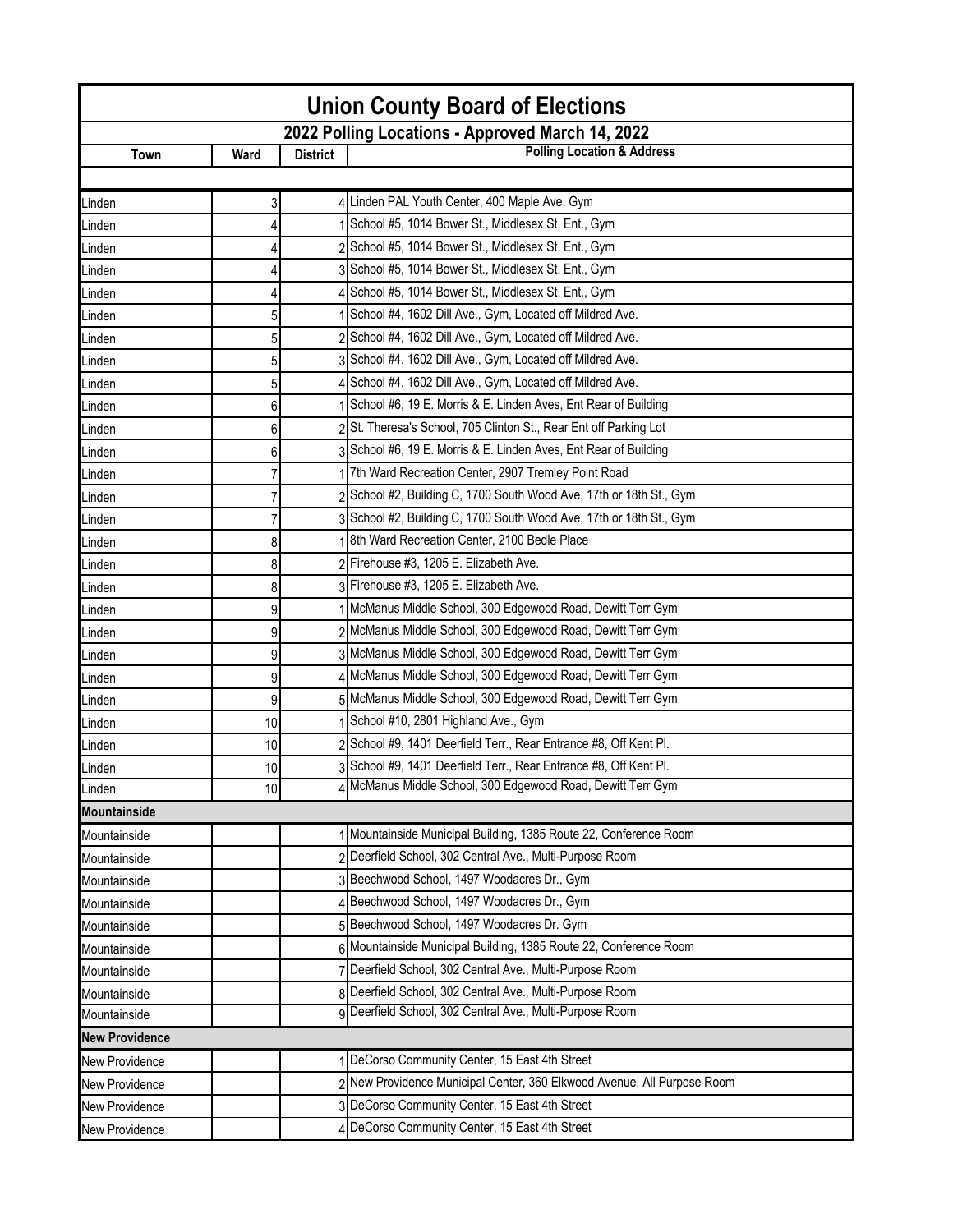| <b>Union County Board of Elections</b> |                  |                 |                                                                         |  |
|----------------------------------------|------------------|-----------------|-------------------------------------------------------------------------|--|
|                                        |                  |                 | 2022 Polling Locations - Approved March 14, 2022                        |  |
| Town                                   | Ward             | <b>District</b> | <b>Polling Location &amp; Address</b>                                   |  |
|                                        |                  |                 |                                                                         |  |
| New Providence                         |                  |                 | 5 DeCorso Community Center, 15 East 4th Street                          |  |
| New Providence                         |                  |                 | 6 New Providence Municipal Center, 360 Elkwood Avenue, All Purpose Room |  |
| New Providence                         |                  |                 | 7 New Providence Municipal Center, 360 Elkwood Avenue, All Purpose Room |  |
| New Providence                         |                  |                 | 8 Firehouse, 175 Floral Avenue                                          |  |
| New Providence                         |                  |                 | 9 Firehouse, 175 Floral Avenue                                          |  |
| New Providence                         |                  |                 | 10 Firehouse, 175 Floral Avenue                                         |  |
| New Providence                         |                  |                 | 11 Firehouse, 175 Floral Avenue                                         |  |
| Plainfield                             |                  |                 |                                                                         |  |
| Plainfield                             |                  |                 | Emerson School, 305 Emerson Ave., Entrance off Sumner Ave. Gym          |  |
| Plainfield                             |                  |                 | 2 Barlow School, 2 Farragut Road, All Purpose Room                      |  |
| Plainfield                             |                  |                 | 3 Richmond Towers, 510 E. Front St., Community Room                     |  |
| Plainfield                             |                  |                 | 4 Barlow School, 2 Farragut Road, All Purpose Room                      |  |
| Plainfield                             |                  |                 | 5 Richmond Towers, 510 E. Front St., Community Room                     |  |
| Plainfield                             |                  |                 | 6 Barlow School, 2 Farragut Road, All Purpose Room                      |  |
| Plainfield                             |                  |                 | 7 Emerson School, 305 Emerson Ave., Entrance off Sumner Ave.            |  |
| Plainfield                             |                  |                 | 8 Emerson School, 305 Emerson Ave., Entrance off Sumner Ave.            |  |
| Plainfield                             | 2                |                 | City Hall Annex, 510 Watchung Ave., 1st Floor                           |  |
| Plainfield                             | 2                |                 | 2 Evergreen School, 1033 Evergreen Ave, Gym                             |  |
| Plainfield                             | 2                |                 | 3 Cook School, 739 Leland Ave, Aud / Gym                                |  |
| Plainfield                             | $\boldsymbol{2}$ |                 | Maxon Middle School, 920 E. Seventh St., Gym, Ent., Gym off Woodland    |  |
| Plainfield                             | $\overline{2}$   |                 | 5 Evergreen School, 1033 Evergreen Ave, Gym                             |  |
| Plainfield                             | $\overline{2}$   |                 | 6 Evergreen School, 1033 Evergreen Ave, Gym                             |  |
| Plainfield                             | 2                |                 | 7 Maxon Middle School, 920 E. Seventh St., Gym, Ent., Gym off Woodland  |  |
| Plainfield                             | 2                |                 | 8 Maxon Middle School, 920 E. Seventh St., Gym, Ent., Gym off Woodland  |  |
| Plainfield                             | 2                |                 | 9 Cook School, 739 Leland Ave, Aud / Gym                                |  |
| Plainfield                             | 2                |                 | 10 Cook School, 739 Leland Ave, Aud / Gym                               |  |
| Plainfield                             | 2                |                 | 11 Cook School, 739 Leland Ave, Aud / Gym                               |  |
| Plainfield                             | 3                |                 | Plainfield High School, 950 Park Ave., Main Lobby                       |  |
| Plainfield                             | 3                |                 | 2 Plainfield High School, 950 Park Ave., Main Lobby                     |  |
| Plainfield                             | 3                |                 | 3 Plainfield High School, 950 Park Ave., Main Lobby                     |  |
| Plainfield                             | 3                |                 | 4 Plainfield High School, 950 Park Ave., Main Lobby                     |  |
| Plainfield                             | 3                |                 | 5 Cedarbrook School, 1049 Central Ave., Gym                             |  |
| Plainfield                             | 3                |                 | 6 Cedarbrook School, 1049 Central Ave., Gym                             |  |
| Plainfield                             | 3                |                 | 7 Hubbard Middle School, 661 W. Eighth St., Aud                         |  |
| Plainfield                             | 3                |                 | 8 Hubbard Middle School, 661 W. Eighth St., Aud                         |  |
| Plainfield                             | 3                |                 | 9 Hubbard Middle School, 661 W. Eighth St., Aud                         |  |
| Plainfield                             | 3                |                 | 10 Hubbard Middle School, 661 W. Eighth St., Aud                        |  |
| Plainfield                             | 4                |                 | Neighborhood House, 644 W. Fourth St., Gym                              |  |
| Plainfield                             | 4                |                 | 2 PL Board of Ed Admin Bldg, 1200 Myrtle Ave., Gym                      |  |
| Plainfield                             |                  |                 | 3 Clinton School, 1302 W. 4th St., Enter off Clinton, Gym               |  |
| Plainfield                             | 4                |                 | Clinton School, 1302 W. 4th St., Enter off Clinton, Gym                 |  |
| Plainfield                             | 4                |                 | Clinton School, 1302 W. 4th St., Enter off Clinton, Gym                 |  |
|                                        |                  |                 |                                                                         |  |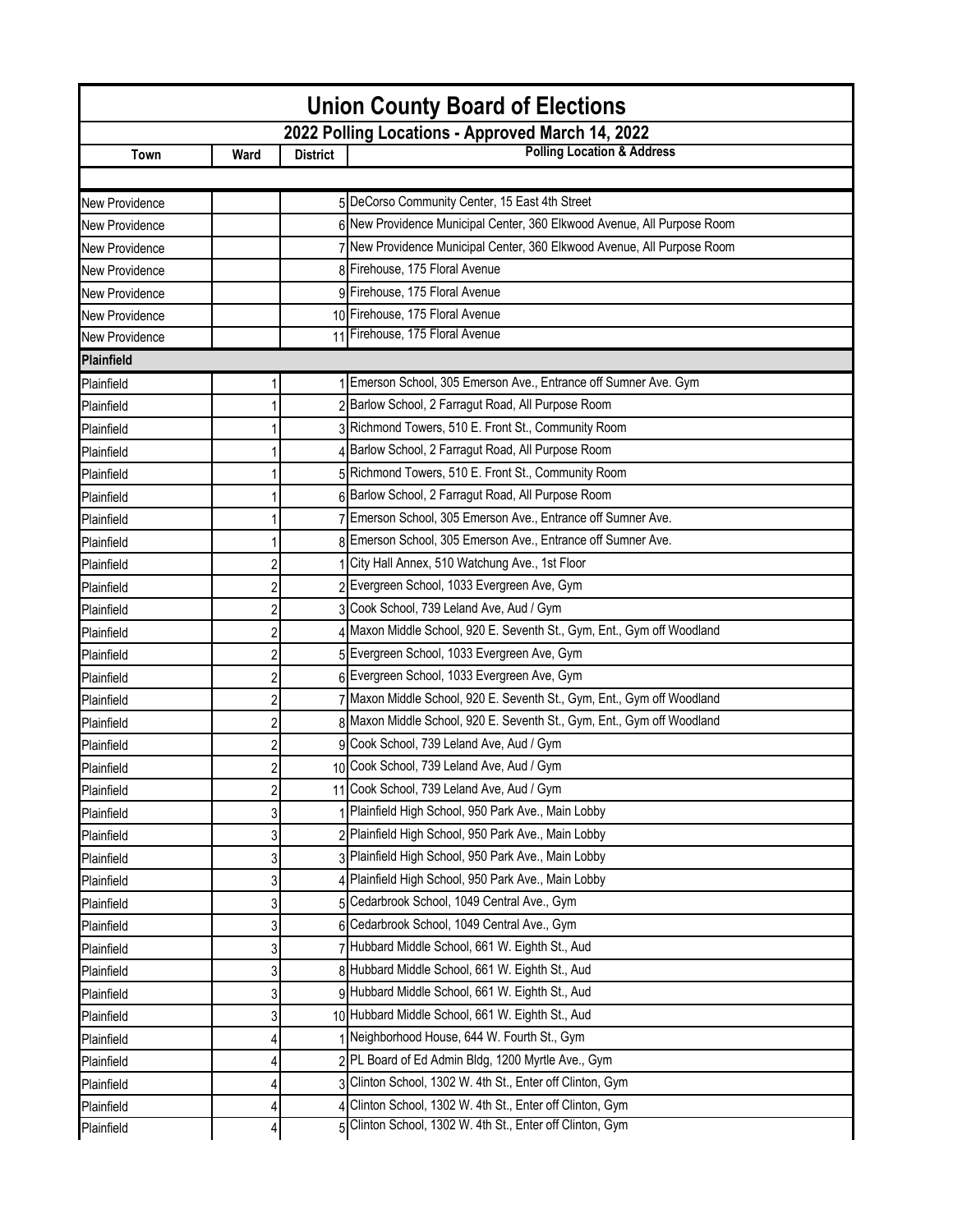| <b>Union County Board of Elections</b>           |                |                 |                                                           |  |
|--------------------------------------------------|----------------|-----------------|-----------------------------------------------------------|--|
| 2022 Polling Locations - Approved March 14, 2022 |                |                 |                                                           |  |
| Town                                             | Ward           | <b>District</b> | <b>Polling Location &amp; Address</b>                     |  |
|                                                  |                |                 |                                                           |  |
| Rahway                                           |                |                 |                                                           |  |
| Rahway                                           |                |                 | 1 Rahway Recreation Center, 275 E. Milton Ave., Gym       |  |
| Rahway                                           |                |                 | 2 Rahway Recreation Center, 275 E. Milton Ave., Gym       |  |
| Rahway                                           |                |                 | 3 Kennedy Apartments 224 W. Grand Ave., Meeting Room      |  |
| Rahway                                           |                |                 | 4 Kennedy Apartments 224 W. Grand Ave., Meeting Room      |  |
| Rahway                                           | 2              |                 | St. Thomas the Apostle, 1405 St. George Avenue            |  |
| Rahway                                           | 2              |                 | 2 St. Thomas the Apostle, 1405 St. George Avenue          |  |
| Rahway                                           | 2              |                 | 3 St. Thomas the Apostle, 1405 St. George Avenue          |  |
| Rahway                                           | $\overline{c}$ |                 | 4 St. Thomas the Apostle, 1405 St. George Avenue          |  |
| Rahway                                           | 3              |                 | Knights of Columbus, 80 W. Inman Avenue                   |  |
| Rahway                                           | 3              |                 | 2 Knights of Columbus, 80 W. Inman Avenue                 |  |
| Rahway                                           | 3              |                 | 3 Knights of Columbus, 80 W. Inman Avenue                 |  |
| Rahway                                           | 3              |                 | 4 Knights of Columbus, 80 W. Inman Avenue                 |  |
| Rahway                                           | 3              |                 | 5 Knights of Columbus, 80 W. Inman Avenue                 |  |
| Rahway                                           | 4              |                 | Rahway Recreation Center, 275 E. Milton Ave., Gym         |  |
| Rahway                                           | 4              |                 | 2 Rahway Recreation Center, 275 E. Milton Ave., Gym       |  |
| Rahway                                           | 4              |                 | 3 Rahway Recreation Center, 275 E. Milton Ave., Gym       |  |
| Rahway                                           | 5              |                 | Senior Citizen Center, 1306 Esterbrook Ave.               |  |
| Rahway                                           | 5              |                 | 2 Senior Citizen Center, 1306 Esterbrook Ave.             |  |
| Rahway                                           | 5              |                 | 3 Senior Citizen Center, 1306 Esterbrook Ave.             |  |
| Rahway                                           | 5              |                 | 4 Senior Citizen Center, 1306 Esterbrook Ave.             |  |
| Rahway                                           | 6              |                 | American Legion Post #5, 581 Maple Avenue                 |  |
| Rahway                                           | 6              |                 | 2 American Legion Post #5, 581 Maple Avenue               |  |
| Rahway                                           | 6              |                 | 3 American Legion Post #5, 581 Maple Avenue               |  |
| Rahway                                           | 6              | 4               | American Legion Post #5, 581 Maple Avenue                 |  |
| <b>Roselle</b>                                   |                |                 |                                                           |  |
| Roselle                                          | 1              |                 | 1 Warinanco Skate Center, 1 Park Drive                    |  |
| Roselle                                          |                |                 | 2 Warinanco Skate Center, 1 Park Drive                    |  |
| Roselle                                          |                |                 | 3 Warinanco Skate Center, 1 Park Drive                    |  |
| Roselle                                          |                |                 | 4 Warinanco Skate Center, 1 Park Drive                    |  |
| Roselle                                          | $\overline{c}$ |                 | Harrison Ave. School, 310 Harrison Ave., Mercer St. Ent   |  |
| Roselle                                          | 2              |                 | 2 Harrison Ave. School, 310 Harrison Ave., Mercer St. Ent |  |
| Roselle                                          | 2              |                 | 3 Harrison Ave. School, 310 Harrison Ave., Mercer St. Ent |  |
| Roselle                                          | 2              |                 | Harrison Ave. School, 310 Harrison Ave., Mercer St. Ent   |  |
| Roselle                                          | 3              |                 | Abraham Clark High School, 122 E. Sixth Ave, Gym          |  |
| Roselle                                          | 3              |                 | 2 Abraham Clark High School, 122 E. Sixth Ave, Gym        |  |
| Roselle                                          | 3              |                 | 3 Abraham Clark High School, 122 E. Sixth Ave, Gym        |  |
| Roselle                                          | 3              |                 | 4 Abraham Clark High School, 122 E. Sixth Ave, Gym        |  |
| Roselle                                          |                |                 | Washington Ave. School, 501 Washington Av., Gym           |  |
| Roselle                                          |                |                 | 2 Washington Ave. School, 501 Washington Av., Gym         |  |
| Roselle                                          | 4              |                 | 3 Washington Ave. School, 501 Washington Av., Gym         |  |
| Roselle                                          | 5              |                 | 1 Amalfe Center, 1268 Schaffer Avenue                     |  |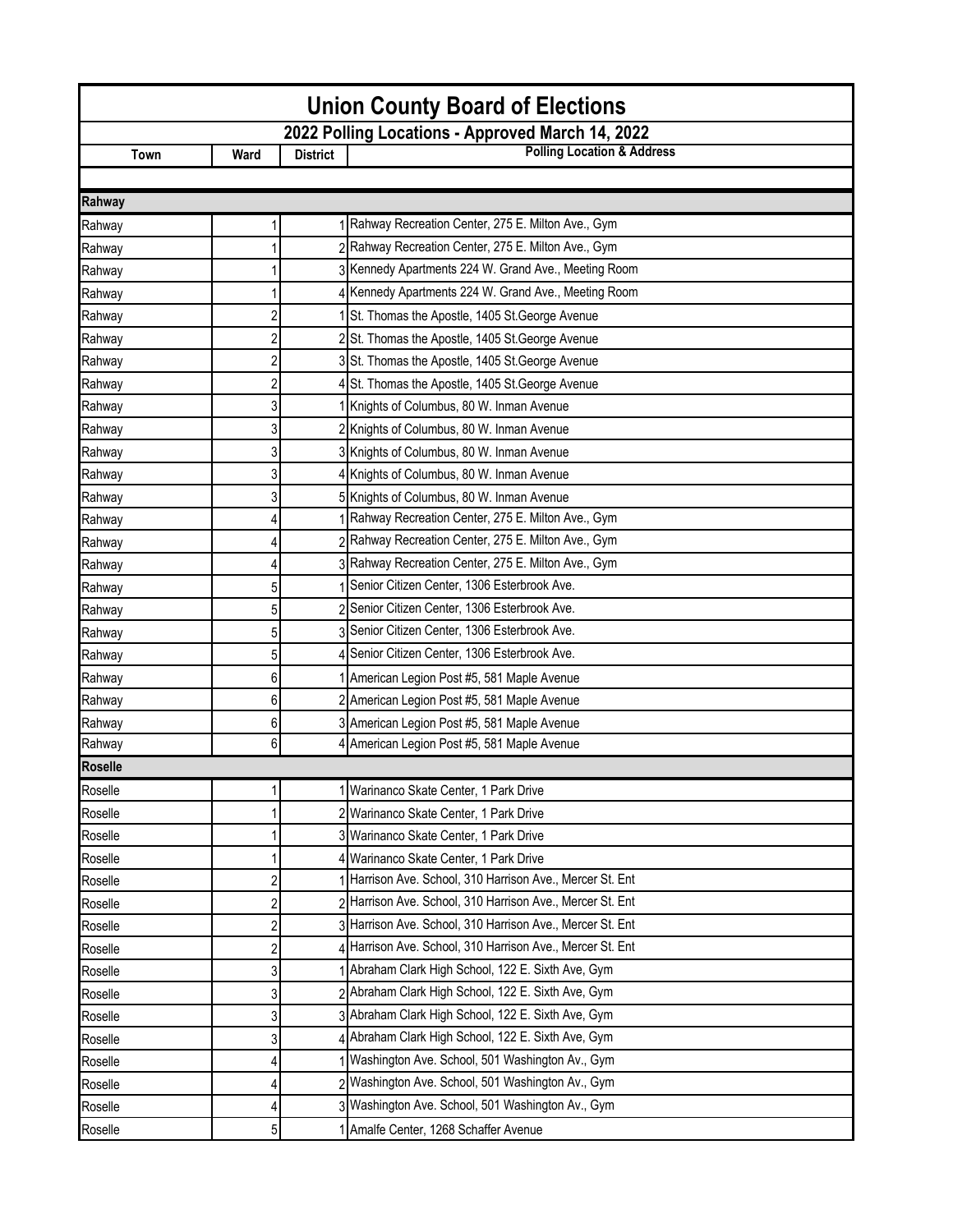| <b>Union County Board of Elections</b> |                |                 |                                                                 |  |  |  |  |
|----------------------------------------|----------------|-----------------|-----------------------------------------------------------------|--|--|--|--|
|                                        |                |                 | 2022 Polling Locations - Approved March 14, 2022                |  |  |  |  |
| Town                                   | Ward           | <b>District</b> | <b>Polling Location &amp; Address</b>                           |  |  |  |  |
|                                        |                |                 |                                                                 |  |  |  |  |
| Roselle                                | 5              |                 | 2 Amalfe Center, 1268 Schaffer Avenue                           |  |  |  |  |
| Roselle                                | 5              |                 | 3 Amalfe Center, 1268 Schaffer Avenue                           |  |  |  |  |
| Roselle                                | 5              |                 | 4 Amalfe Center, 1268 Schaffer Avenue                           |  |  |  |  |
| <b>Roselle Park</b>                    |                |                 |                                                                 |  |  |  |  |
| Roselle Park                           |                |                 | 1 Lorraine Firehouse, 105 Sherman Ave.                          |  |  |  |  |
| Roselle Park                           |                |                 | Lorraine Firehouse, 105 Sherman Ave.                            |  |  |  |  |
| Roselle Park                           | $\overline{c}$ |                 | 1 Veterans Memorial Library, 404 Chestnut St.                   |  |  |  |  |
| Roselle Park                           | $\overline{c}$ |                 | 2 Veterans Memorial Library, 404 Chestnut St.                   |  |  |  |  |
| Roselle Park                           | 3              |                 | Casano Community Center, 314 Chestnut St.                       |  |  |  |  |
| Roselle Park                           | 3              |                 | 2 Casano Community Center, 314 Chestnut St.                     |  |  |  |  |
| Roselle Park                           |                |                 | Roselle Park Middle School, 57 W. Grant Ave., Room 6            |  |  |  |  |
| Roselle Park                           |                |                 | 2 Roselle Park Middle School, 57 W. Grant Ave., Room 6          |  |  |  |  |
| Roselle Park                           | 5              |                 | Aldene School, 339 W. Webster Ave., Myrtle Ave Ent.             |  |  |  |  |
| Roselle Park                           | 5              |                 | 2 Aldene School, 339 W. Webster Ave., Myrtle Ave Ent.           |  |  |  |  |
| <b>Scotch Plains</b>                   |                |                 |                                                                 |  |  |  |  |
| <b>Scotch Plains</b>                   |                |                 | 1 Green Forest Clubhouse, 554 Westfield Road                    |  |  |  |  |
| <b>Scotch Plains</b>                   |                |                 | 2 Green Forest Clubhouse, 554 Westfield Road                    |  |  |  |  |
| <b>Scotch Plains</b>                   |                |                 | 3 Green Forest Clubhouse, 554 Westfield Road                    |  |  |  |  |
| <b>Scotch Plains</b>                   |                |                 | 4 Library, 1927 Bartle Ave                                      |  |  |  |  |
| <b>Scotch Plains</b>                   |                |                 | 5 Library, 1927 Bartle Ave                                      |  |  |  |  |
| <b>Scotch Plains</b>                   |                |                 | 6 Evergreen School, 2280 Evergreen Ave, Rear Gym, Cedar St. ent |  |  |  |  |
| <b>Scotch Plains</b>                   |                |                 | 7 Evergreen School, 2280 Evergreen Ave, Rear Gym, Cedar St. ent |  |  |  |  |
| <b>Scotch Plains</b>                   |                |                 | 8 Evergreen School, 2280 Evergreen Ave, Rear Gym, Cedar St. ent |  |  |  |  |
| <b>Scotch Plains</b>                   |                |                 | 9 Evergreen School, 2280 Evergreen Ave, Rear Gym, Cedar St. ent |  |  |  |  |
| <b>Scotch Plains</b>                   |                |                 | 10 Scotch Plains Country Club, 820 Jerusalem Rd - Shady Rest    |  |  |  |  |
| <b>Scotch Plains</b>                   |                |                 | 11 Scotch Plains Country Club, 820 Jerusalem Rd - Shady Rest    |  |  |  |  |
| Scotch Plains                          |                |                 | 12 William McGinn School, 1100 Roosevelt Ave., Gym              |  |  |  |  |
| <b>Scotch Plains</b>                   |                |                 | 13 William McGinn School, 1100 Roosevelt Ave., Gym              |  |  |  |  |
| <b>Scotch Plains</b>                   |                |                 | 14 William McGinn School, 1100 Roosevelt Ave., Gym              |  |  |  |  |
| <b>Scotch Plains</b>                   |                |                 | 15 William McGinn School, 1100 Roosevelt Ave., Gym              |  |  |  |  |
| <b>Scotch Plains</b>                   |                |                 | 16 William McGinn School, 1100 Roosevelt Ave., Gym              |  |  |  |  |
| <b>Scotch Plains</b>                   |                |                 | 17 Terrill Middle School, 1301 Terrill Rd., Aud Lobby           |  |  |  |  |
| <b>Scotch Plains</b>                   |                |                 | 18 Terrill Middle School, 1301 Terrill Rd., Aud Lobby           |  |  |  |  |
| <b>Scotch Plains</b>                   |                |                 | 19 Coles School, 16 Kevin Rd., Gym                              |  |  |  |  |
| <b>Scotch Plains</b>                   |                |                 | 20 Coles School, 16 Kevin Rd., Gym                              |  |  |  |  |
| <b>Scotch Plains</b>                   |                |                 | 21 William McGinn School, 1100 Roosevelt Ave., Gym              |  |  |  |  |
| <b>Scotch Plains</b>                   |                |                 | 22 Southwyck Village Clubhouse, 1 Carriage Dr., Clubhouse       |  |  |  |  |
| <b>Scotch Plains</b>                   |                |                 | 23 Coles School, 16 Kevin Rd., Gym                              |  |  |  |  |
| <b>Springfield</b>                     |                |                 |                                                                 |  |  |  |  |
| Springfield                            |                |                 | 1 Springfield Public Library, 66 Mountain Avenue                |  |  |  |  |
| Springfield                            |                |                 | 2 Springfield Public Library, 66 Mountain Avenue                |  |  |  |  |
| Springfield                            |                |                 | 3 Springfield Public Library, 66 Mountain Avenue                |  |  |  |  |
|                                        |                |                 |                                                                 |  |  |  |  |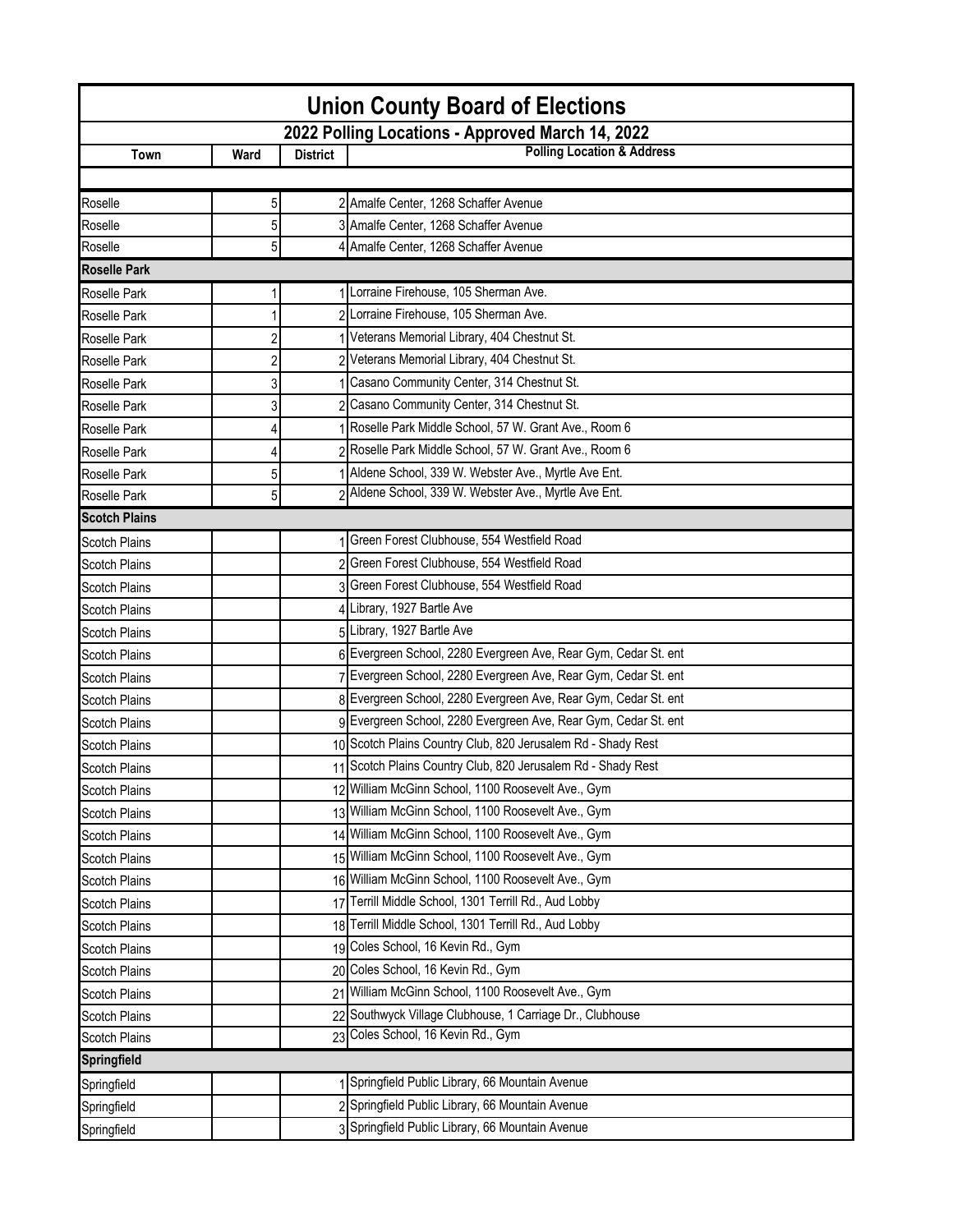| <b>Union County Board of Elections</b> |                         |                 |                                                                            |  |  |  |
|----------------------------------------|-------------------------|-----------------|----------------------------------------------------------------------------|--|--|--|
|                                        |                         |                 | 2022 Polling Locations - Approved March 14, 2022                           |  |  |  |
| Town                                   | Ward                    | <b>District</b> | <b>Polling Location &amp; Address</b>                                      |  |  |  |
|                                        |                         |                 |                                                                            |  |  |  |
| Springfield                            |                         |                 | 4 Pool Community Building, 44 Morrison Road, Multipurpose Room             |  |  |  |
| Springfield                            |                         |                 | 5 Pool Community Building, 44 Morrison Road, Multipurpose Room             |  |  |  |
| Springfield                            |                         |                 | 6 Pool Community Building, 44 Morrison Road, Multipurpose Room             |  |  |  |
| Springfield                            |                         |                 | 7 Florence Gaudineer School, 75 S. Springfield Ave., Gym                   |  |  |  |
| Springfield                            |                         |                 | 8 Florence Gaudineer School, 75 S. Springfield Ave., Gym                   |  |  |  |
| Springfield                            |                         |                 | 9 Florence Gaudineer School, 75 S. Springfield Ave., Gym                   |  |  |  |
| Springfield                            |                         |                 | 10 Chisholm Community Center, 100 S Springfield Ave.                       |  |  |  |
| Springfield                            |                         |                 | 11 Thelma Sandmeier School, 666 S. Springfield Ave., Gym                   |  |  |  |
| Springfield                            |                         |                 | 12 Thelma Sandmeier School, 666 S. Springfield Ave., Gym                   |  |  |  |
| Springfield                            |                         |                 | 13 Chisholm Community Center, 100 S Springfield Ave.                       |  |  |  |
| Springfield                            |                         |                 | 14 Chisholm Community Center, 100 S Springfield Ave.                       |  |  |  |
| <b>Summit</b>                          |                         |                 |                                                                            |  |  |  |
| Summit                                 |                         |                 | Summit Community Center, 100 Morris Ave., Investor's Bank Gym              |  |  |  |
| Summit                                 |                         |                 | 2 Summit High School, Auxiliary Gym, 125 Kent Pl. Blvd                     |  |  |  |
| Summit                                 |                         |                 | 3 Lincoln Hubbard School, 52 Woodland Ave., Gym                            |  |  |  |
| Summit                                 |                         |                 | 4 Lincoln Hubbard School, 52 Woodland Ave., Gym                            |  |  |  |
| Summit                                 |                         |                 | 5 Lincoln Hubbard School, 52 Woodland Ave., Gym                            |  |  |  |
| Summit                                 |                         |                 | 6 Lincoln Hubbard School, 52 Woodland Ave., Gym                            |  |  |  |
| Summit                                 |                         |                 | 7 Washington School, 507 Morris Ave., Gym                                  |  |  |  |
| Summit                                 |                         |                 | 8 Washington School, 507 Morris Ave., Gym                                  |  |  |  |
| Summit                                 |                         |                 | 9 Washington School, 507 Morris Ave., Gym                                  |  |  |  |
| Summit                                 |                         |                 | 10 Washington School, 507 Morris Ave., Gym                                 |  |  |  |
| Summit                                 |                         |                 | 11 Summit High School, Auxiliary Gym, 125 Kent Pl. Blvd                    |  |  |  |
| Summit                                 |                         |                 | 12 Summit High School, Auxiliary Gym, 125 Kent Pl. Blvd                    |  |  |  |
| Summit                                 | 2                       |                 | Summit Community Center, 100 Morris Ave., Investor's Bank Gym              |  |  |  |
| Summit                                 | 2                       |                 | 2 Summit Community Center, 100 Morris Ave., Investor's Bank Gym            |  |  |  |
| Summit                                 | 2                       |                 | 3 Summit Community Center, 100 Morris Ave., Investor's Bank Gym            |  |  |  |
| Summit                                 | $\overline{\mathbf{c}}$ |                 | 4 Summit Middle School, 272 Morris Ave., Front Gym, Summt Ave Ent          |  |  |  |
| Summit                                 | 2                       |                 | 5 Cornog Fieldhouse, 5 Myrtle Avenue                                       |  |  |  |
| Summit                                 | 2                       |                 | 6 Summit Middle School, 272 Morris Ave., Front Gym, Summt Ave Ent          |  |  |  |
| Summit                                 | 2                       |                 | 7 Summit Middle School, 272 Morris Ave., Front Gym, Summt Ave Ent          |  |  |  |
| Summit                                 | 2                       |                 | 8 Senior Citizen Housing, 12 Chestnut Ave., Community Room, Broad St. Ent. |  |  |  |
| Summit                                 | 2                       |                 | 9 Franklin School Gym, 136 Blackburn Rd., Warwick Rd Ent                   |  |  |  |
| Summit                                 | 2                       |                 | 10 Cornog Fieldhouse, 5 Myrtle Avenue                                      |  |  |  |
| Summit                                 | $\overline{c}$          |                 | 11 St. John's Lutheran Church, 587 Springfield Ave., Hinman Hall           |  |  |  |
| Summit                                 | 2                       |                 | 12 Franklin School Gym, 136 Blackburn Rd., Warwick Rd Ent                  |  |  |  |
| Summit                                 | 2                       |                 | 13 Franklin School Gym, 136 Blackburn Rd., Warwick Rd Ent                  |  |  |  |
| <b>Union</b>                           |                         |                 |                                                                            |  |  |  |
| Union                                  |                         |                 | Livingston School, 960 Midland Blvd Gym                                    |  |  |  |
| Union                                  |                         |                 | 2 Livingston School, 960 Midland Blvd Gym                                  |  |  |  |
| Union                                  |                         |                 | 3 Kawameeh Jr. HS, 490 David Terr., Lobby                                  |  |  |  |
| Union                                  |                         |                 | 4 Union Township Municipal Building, 1976 Morris Avenue, Main Meeting Room |  |  |  |
|                                        |                         |                 |                                                                            |  |  |  |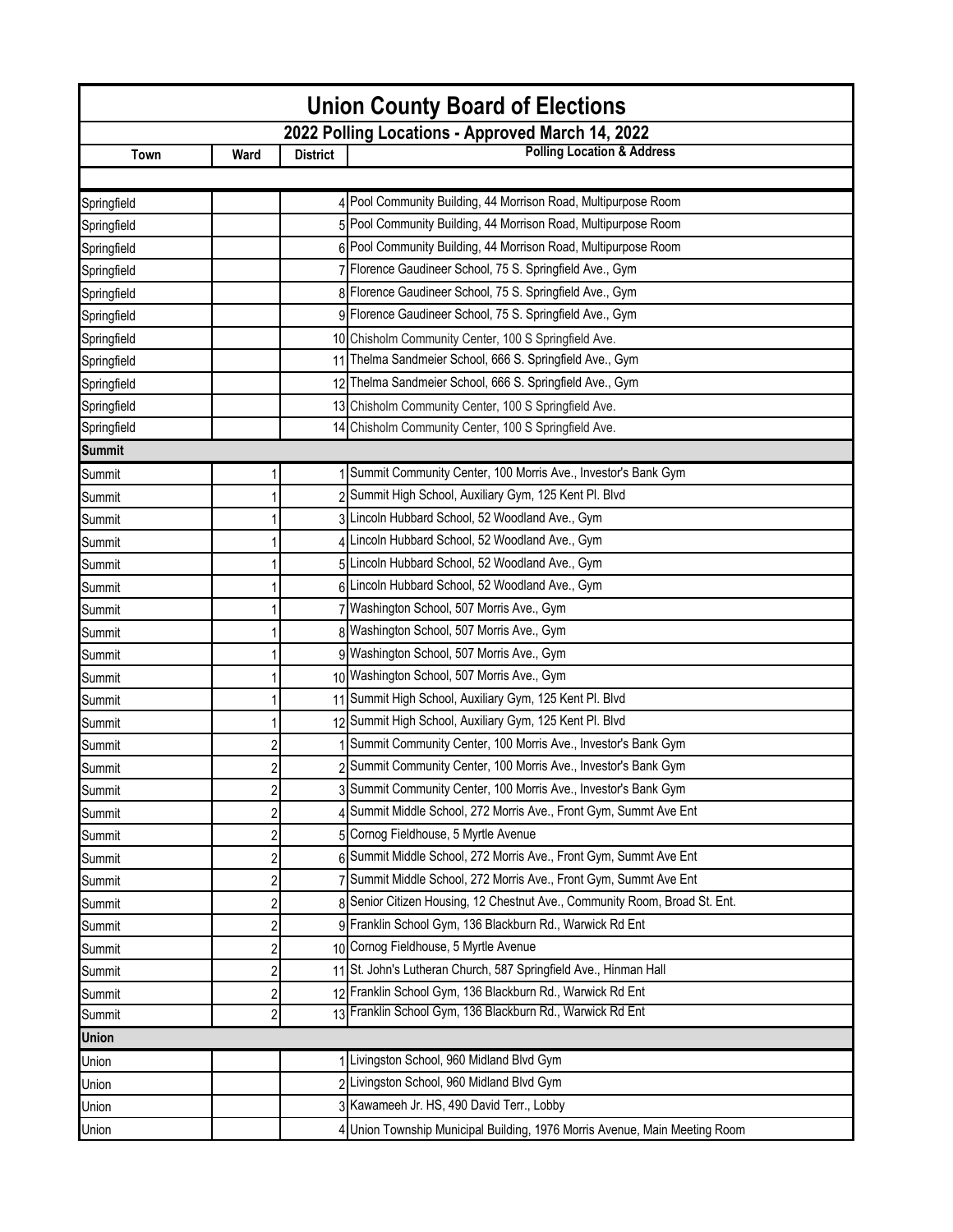| <b>Union County Board of Elections</b> |      |                 |                                                                                           |  |
|----------------------------------------|------|-----------------|-------------------------------------------------------------------------------------------|--|
|                                        |      |                 | 2022 Polling Locations - Approved March 14, 2022                                          |  |
| Town                                   | Ward | <b>District</b> | <b>Polling Location &amp; Address</b>                                                     |  |
|                                        |      |                 |                                                                                           |  |
| Union                                  |      |                 | 5 Living Word Church, 2208 Stanley Terr.                                                  |  |
| Union                                  |      |                 | 6 Firehouse Co. #2, 2439 Vauxhall Rd., Rear Ent.                                          |  |
| Union                                  |      |                 | 7 Jefferson School - Central 5, 155 Hilton Ave., Cafeteria                                |  |
| Union                                  |      |                 | 8 Jefferson School - Central 5, 155 Hilton Ave., Cafeteria                                |  |
| Union                                  |      |                 | 9 Union High School, 2350 N. Third St., Lobby                                             |  |
| Union                                  |      |                 | 10 Burnet Jr. High School, 1000 Caldwell Ave., Room 124, Morris Ave entrance              |  |
| Union                                  |      |                 | 11 Burnet Jr. High School, 1000 Caldwell Ave., Room 124, Morris Ave entrance              |  |
| Union                                  |      |                 | 12 Livingston School, 960 Midland Blvd Gym                                                |  |
| Union                                  |      |                 | 13 Kawameeh Jr. HS, 490 David Terr., Lobby                                                |  |
| Union                                  |      |                 | 14 Franklin School, 1550 Lindy Terrace, Gym                                               |  |
| Union                                  |      |                 | 15 Hannah Caldwell Elementary School, 1120 Commerce Avenue                                |  |
| Union                                  |      |                 | 16 YMCA - The Wellness Center Branch, 1000 Galloping Hill Road                            |  |
| Union                                  |      |                 | 17 Green Lane Academic Building, Kean University, 1040 Green Lane, Back Building Entrance |  |
| Union                                  |      |                 | 18 Franklin School, 1550 Lindy Terrace, Gym                                               |  |
| Union                                  |      |                 | 19 Battle Hill School, 2600 Kilian Pl. & Remos Ave Gym                                    |  |
| Union                                  |      |                 | 20 Union High School, 2350 N. Third St., Lobby                                            |  |
| Union                                  |      |                 | 21 Livingston School, 960 Midland Blvd Gym                                                |  |
| Union                                  |      |                 | 22 Hannah Caldwell Elementary School, 1120 Commerce Avenue                                |  |
| Union                                  |      |                 | 23 Washington School, 301 Washington Ave & Whitewood Rd., Gym                             |  |
| Union                                  |      |                 | 24 Battle Hill School, 2600 Kilian Pl . & Remos Ave Gym                                   |  |
| Union                                  |      |                 | 25 New Union Township Senior Center, 652 Rahway Avenue                                    |  |
| Union                                  |      |                 | 26 Livingston School, 960 Midland Blvd Gym                                                |  |
| Union                                  |      |                 | 27 Franklin School, 1550 Lindy Terrace, Gym                                               |  |
| Union                                  |      |                 | 28 Franklin School, 1550 Lindy Terrace, Gym                                               |  |
| Union                                  |      |                 | 29 Union High School, 2350 N. Third St., Lobby                                            |  |
| Union                                  |      |                 | 30 Battle Hill School, 2600 Kilian PI . & Remos Ave Gym                                   |  |
| Union                                  |      |                 | 31 Washington School, 301 Washington Ave & Whitewood Rd., Gym                             |  |
| Union                                  |      |                 | 32 Washington School, 301 Washington Ave & Whitewood Rd., Gym                             |  |
| Union                                  |      |                 | 33 Washington School, 301 Washington Ave & Whitewood Rd., Gym                             |  |
| Union                                  |      |                 | 34 Green Lane Academic Building, Kean University, 1040 Green Lane, Back Building Entrance |  |
| Union                                  |      |                 | 35 Union Township Municipal Building, 1976 Morris Avenue, Main Meeting Room               |  |
| Union                                  |      |                 | 36 New Union Township Senior Center, 652 Rahway Avenue                                    |  |
| Union                                  |      |                 | 37 Burnet Jr. High School, 1000 Caldwell Ave., Room 124, Morris Ave entrance              |  |
| Union                                  |      |                 | 38 Jefferson School - Central 5, 155 Hilton Ave., Cafeteria                               |  |
| Union                                  |      |                 | 39 Living Word Church, 2208 Stanley Terr.                                                 |  |
| Union                                  |      |                 | 40 Franklin School, 1500 Lindy Terrace, Gym                                               |  |
| Union                                  |      |                 | 41 Jefferson School - Central 5, 155 Hilton Ave., Cafeteria                               |  |
| Union                                  |      |                 | 42 Livingston School, 960 Midland Blvd Gym                                                |  |
| Union                                  |      |                 | 43 Union High School, 2350 N. Third St., Lobby                                            |  |
| Union                                  |      |                 | 44 Union High School, 2350 N. Third St., Lobby                                            |  |
| Union                                  |      |                 | 45 Battle Hill School, 2600 Kilian Pl . & Remos Ave Gym                                   |  |
| Union                                  |      |                 | 46 Washington School, 301 Washington Ave & Whitewood Rd., Gym                             |  |